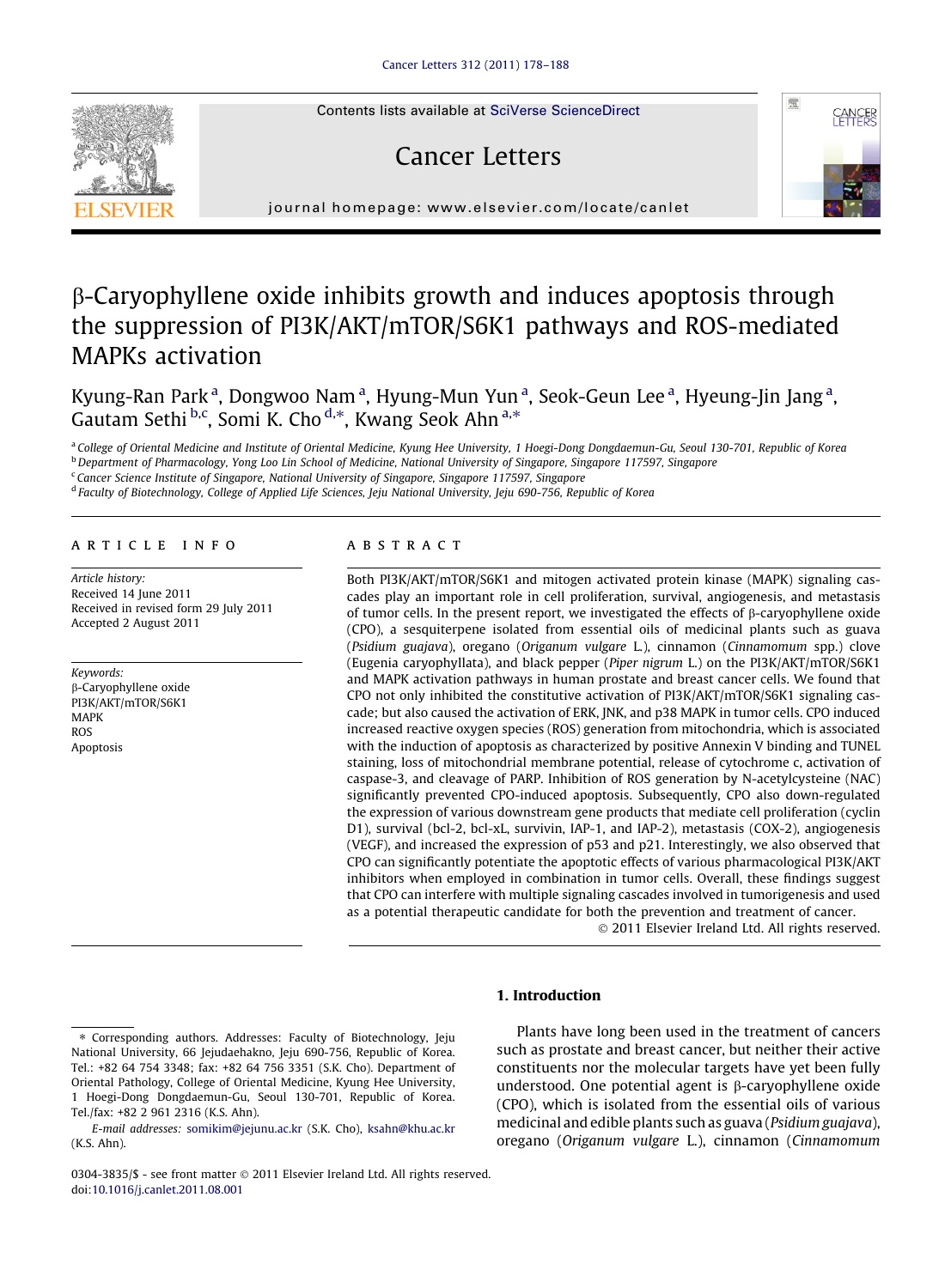spp.) clove (Eugenia caryophyllata), and black pepper (Piper nigrum L.)[\[1,2\]](#page-9-0). In general, essential oils are complex natural mixtures of volatile secondary metabolites, isolated from plants by hydro- or steam-distillation [\[3\].](#page-9-0) The main constituents of essential oils, for example, sesquiterpenes like CPO exhibit a wide variety of pharmacological effects, demonstrating antibacterial, antifungal, immunomodulatory, anti-inflammatory, antirheumatic, antioxidant and anticancer properties [\[3\]](#page-9-0). Interestingly, the leaves of the guava tree which is one of the major sources of CPO are recommended for a variety of inflammatory conditions including gastrointeritis, uterine hemorrhage, chronic diarrhea, and swollen legs (<http://www.rain-tree.com/>). Also, the young leaves and shoots are used for the treatment of dysentery, inflammation of the kidneys [\[4\],](#page-9-0) and diarrhea [\[5\].](#page-9-0) For example in one report, CPO was reported to exhibit significant anti-inflammatory effects in carrageenan-induced paw edema [\[6\]](#page-9-0) and cotton pellet-induced granuloma models [\[7\].](#page-9-0) Another study exhibited the anti-inflammatory, antipyretic activity and anti-arthritic activity of CPO in rats [\[8\].](#page-9-0) CPO has also been found to induce the activation of the detoxifying enzyme glutathione S-transferase in the mouse liver and small intestine [\[9\]](#page-9-0). CPO has been reported to act as a potent anti-carcinogenic agent [\[9\],](#page-9-0) exhibits cytotoxic effects against several tumor cell lines [\[10,11\]](#page-9-0) and also demonstrates anti-platelet aggregation activity in vitro [\[12\]](#page-9-0).

How CPO mediates its diverse pharmacological effects is not completely understood. Because constitutive activation of AKT/mTOR/S6K1 signaling cascades is closely linked with tumorigenesis, metastasis, and angiogenesis in human prostate and breast cancers [\[13–16\]](#page-9-0), we postulated that CPO mediate its effects, in part, through the inhibition of the AKT/mTOR/S6K1 pathways. The phosphatidylinositol 3-kinase (PI3K)/AKT signal transduction pathway plays a pivotal role in cell survival and the enhanced protection of human prostate and breast cancer cells from apoptosis during tumorigenesis [\[17–19\]](#page-9-0). Besides the AKT/mTOR/S6K1 pathways, mitogen-activated protein kinases (MAPKs) are serine-threonine protein kinases that play an important role in the regulation of many cellular processes including cell growth and proliferation, differentiation, and apoptosis. MAPKs consist of growth factor-regulated extracellular signal-related kinases (ERKs), and the stress-activated MAPKs,  $c$ -jun NH<sub>2</sub>-terminal kinases (JNKs) and  $p38$  MAPKs [\[20\]](#page-9-0). Recent reports indicate that reactive oxygen species (ROS) generation, by which most anti-cancer agents act, is in part responsible for the induction of apoptosis in a wide variety of tumor cells, including prostate [\[21\]](#page-10-0) and breast cancer [\[22\]](#page-10-0). Prior studies have also indicated that ROS can induce or mediate the activation of the MAPK pathways [\[23,24\]](#page-10-0) and the activation of ERK, JNK, and p38 MAPK signaling proteins are involved in growth arrest and apoptosis via reactive oxygen species (ROS) generation [\[25–29\]](#page-10-0).

In this study, we investigated whether CPO exerts its anti-cancer effects through the modulation of the PI3K/ AKT/mTOR/S6K1 and MAPK signaling. Our results demonstrate for the first time that CPO can suppress constitutive PI3K/AKT/mTOR/S6K1 signaling cascades and induce ROSmediated MAPK activation. This led to the inhibition of cell proliferation and the down-regulation of various gene

products that prevent apoptosis, promote inflammation, angiogenesis, and metastasis in cancer cells.

# 2. Materials and methods

## 2.1. Reagents

b-Caryophyllene oxide (CPO), with a purity greater than 95%, was kindly provided by Dr. Somi Cho Kim (Jeju National University, Korea). 3-(4,5-dimethylthiazol-2-yl)-2,5-diphenyltetrazolium bromide (MTT), 4',6-diamidino-2-phenylindole (DAPI), N-acetyl-L-cystein (NAC), fluorescein diacetate (FDA) and propidium iodide (PI) were purchased from Sigma (St. Louis, MO). Rhodamine 123, MitoTracker and 2',7'-dichlorodihydrofluorescein diacetate (DCFH-DA) were from Molecular Probes (Eugene, OR). Anti-p-PI3K (Tyr458), anti-PI3K, anti-p-AKT (Ser473), anti-AKT, anti-p-mTOR (Ser2448), anti-mTOR, anti-p-S6K1 (Thr421/Ser424), anti-S6K1, anti-p-ERK (Thr202/Tyr204), anti-ERK, anti-p-JNK (Thr183/Tyr185), anti-JNK, anti-p-p38 (Thr180/Tyr182), anti-p38, anti-procaspase-3, anti-cleaved caspase-3, anticytochrome c, anti-p-4E-BP1 (Ser65) and anti-4E-BP1 antibodies were purchased from Cell Signaling Technology (Beverly, MA). Anti-Bcl-2, anti-Bcl-xL, anti-Survivin, anti-IAP-1, anti-IAP-2, anti-Cyclin  $D_1$ , anti-COX-2, anti-VEGF, anti-PARP, anti-p21, anti-p53, anti-b-actin antibodies, and HRP-conjugated secondary antibodies were from Santa Cruz Biotechnology (Santa Cruz, CA). Annexin V was from BD Biosciences (Palo Alto, CA). TUNEL assay kit was from Roche Diagnostics GmbH (Germany). Wortmannin and AKT inhibitor IV were from Calbiochem (Nottingham, UK). Rapamycin and NVP-BEZ235 were from Cayman Chemical Company (Ann Arbor, MI).

# 2.2. Cell culture

PC-3 and MCF-7 cells were grown in Rosewell Park Memorial Institute (RPMI) 1640 medium supplemented with 10% fetal bovine serum (FBS), penicillin (100 units/ ml), and streptomycin (100  $\mu$ g/ml) at 37 °C in a humidified atmosphere of 5%  $CO<sub>2</sub>$  and 95% air. All experiments were performed one day after seeding the cells.

# 2.3. MTT assay

Cell viability was measured by an MTT assay to detect NADH-dependent dehydrogenase activity. Fifty microliters of MTT solution (5 mg/ml) in 1 $\times$  phosphate-buffered saline (PBS) was directly added to the cells, which were then incubated for 4 h to allow MTT to metabolize to formazan. Absorbance was measured with an automated spectrophotometric plate reader at a wavelength of 570 nm. Cell viability was normalized as relative percentages in comparison with untreated controls.

## 2.4. Western blot analysis

After PC-3 and MCF-7 cells were treated with the indicated concentrations of CPO, the cells were lysed and the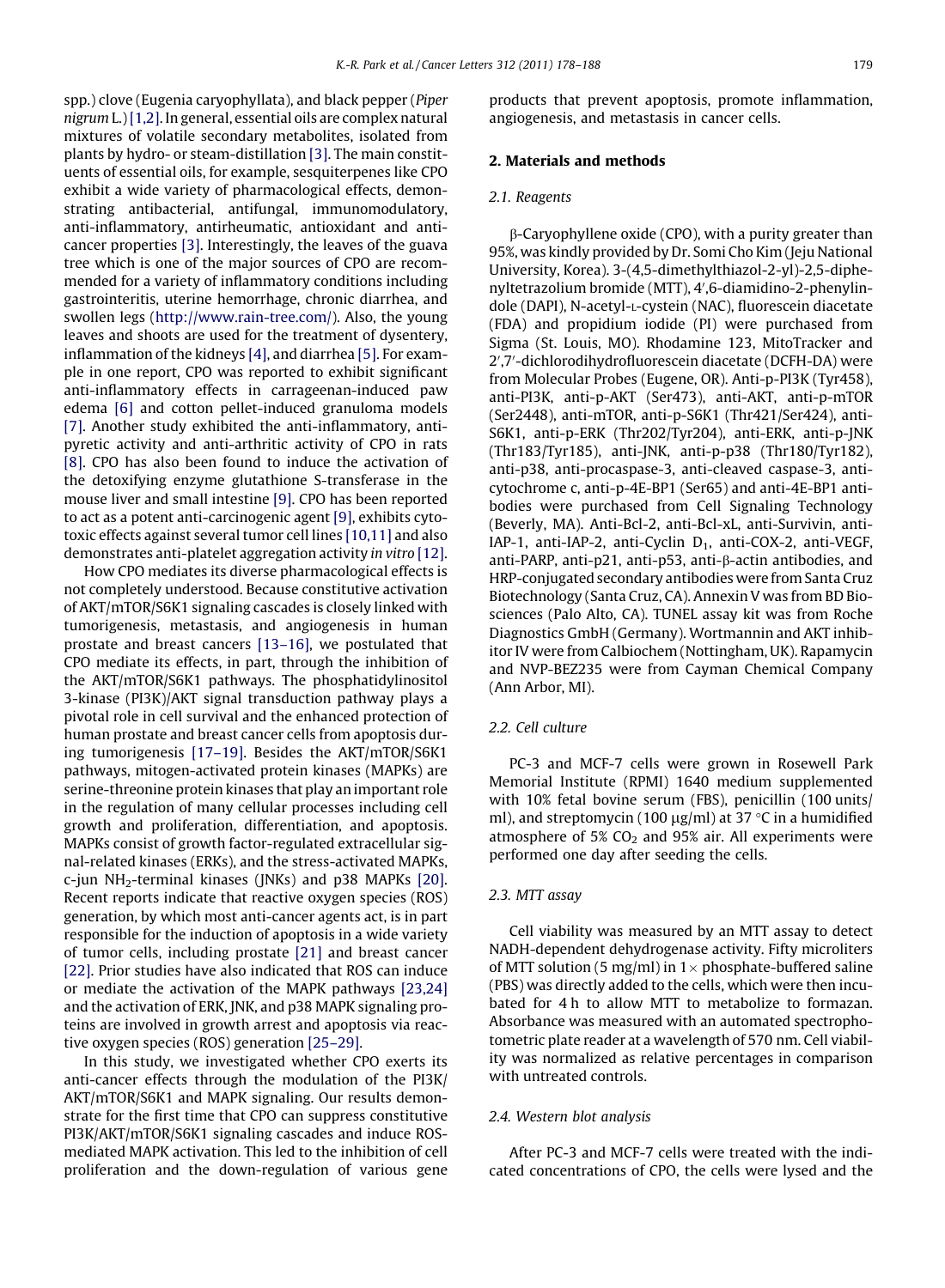total protein concentration was determined by Bradford reagent (Bio-Rad, Hercules, CA). Equal amounts of lysates resolved on sodium dodecyl-polyacrylamide gel electrophoresis (SDS–PAGE) were transferred to a polyvinylidene fluoride (PVDF) membrane (Bio-Rad), and the membrane was blocked with 1 $\times$  TBS containing 0.1% Tween 20 and 5% skim milk or 2% BSA for 1 h at room temperature. After blocking, the membranes were incubated overnight at  $4^{\circ}C$ with the respective primary antibodies. The membranes were washed thrice and incubated with diluted horseradish peroxidase (HRP)-conjugated secondary antibodies (1:10,000) for 1 h at room temperature. After three washes, the membranes were detected using the enhanced chemiluminescence (ECL) kit (Millipore, Bedford, MA).

# 2.5. Cell cycle analysis

PC-3 cells were seeded onto 6-well plates at a density of  $1 \times 10^6$  cells per well and incubated for one day. After treatment with 50  $\mu$ M of CPO for 24 h, the cells were collected and washed with  $1\times$  PBS. Cell pellets were fixed in 70% cold ethanol overnight at  $-20$  °C. The fixed cells were resuspended in  $1\times$  PBS containing 1 mg/ml RNase A, incubated for 1 h at 37  $\degree$ C, and the cells were stained by adding 50  $\mu$ g/ml PI for 30 min at room temperature in the dark. The DNA contents of the stained cells were analyzed using CellQuest Software with a FACS Vantage SE (Becton Dickinson, Heidelberg, Germany) flow cytometry (Becton Dickinson).

### 2.6. Annexin V analysis

 $1 \times 10^6$  cells were treated with CPO for 24 h, fixed with 4% paraformaldehyde, and stained by Annexin V conjugated to FITC or with 1  $\mu$ g/ml DAPI solution. The cells were washed and observed accordingly with a flow cytometry (Becton Dickinson) or a fluorescence microscope.

# 2.7. TUNEL assay

Individual apoptotic cell death was observed using a TUNEL assay kit. For the flow cytometer based assay, PC-3 cells were seeded onto 6-well plates at a density of  $1 \times 10^6$  cells per well, incubated for one day, and then treated with CPO for 24 h. The cells were collected and washed with 1 $\times$  PBS. Cell pellets were fixed with 4% paraformaldehyde for 30 min at room temperature. The fixed cells were permeabilized by 0.2% Triton X-100 in  $1\times$  PBS for 15 min, washed, resuspended in  $1\times$  PBS containing TUNEL reaction solution, and incubated for 1 h at 37  $\degree$ C in the dark. For the fluorescence microscope assay, the cells were seeded onto poly-L-lysine-coated slides, fixed with 4% paraformaldehyde for 30 min at room temperature, and washed three times with  $1\times$  PBS. 15 min after permeabilization with 0.2% Triton X-100, the cells were washed three times with  $1\times$  PBS and added to the TUNEL reaction solution. The cells were covered with aluminum foil and incubated for 1 h at 37 °C in a humidified  $CO<sub>2</sub>$  incubator. The cells were then stained with 1  $\mu$ g/ml DAPI solution for 5 min at room temperature in the dark.

# 2.8. Measurement of mitochondrial membrane potential  $(\Delta \psi m)$

Rhodamine123 was used as the mitochondrial membrane potential sensitive dye. 24 h after treatment with CPO, the cells were washed with  $1\times$  PBS and incubated with 10  $\mu$ M rhodamine123 for 30 min at room temperature in the dark. The cells were washed with  $1\times$  PBS and fixed with 4% paraformaldehyde. Next, the cells were stained with  $1 \mu g/ml$  DAPI solution, mounted, and analyzed with a flow cytometry (Becton Dickinson) or a fluorescence microscope.

# 2.9. Measurement of intracellular reactive oxygen species

PC-3 cells were seeded onto 6-well plates at a density of  $1 \times 10^6$  cells/well and incubated for 24 h. Afterwards, the cells were treated with 50 µM CPO and 5 mM NAC for 24 h. Then, the cells were washed twice, stained with 50  $\mu$ M 2,7dichlorofluorescin-diacetate (DCFH-DA) (Molecular Probes) for 5 min and washed twice. The esterified form of DCFH-DA can permeate cell membranes and thereafter deacetylated by intracellular esterases. The resulting compound, dichlorofluorescin (DCFH), reacts with hydrogen peroxide or ROS to form the fluorescent compound, dichlorofluorescin (DCF). The amount of intracellular fluorescent DCF was measured using flow cytometry (Becton Dickinson).

# 2.10. Live/dead assay

After the PC-3 cells ( $1 \times 10^6$  cells/well) were treated with 50  $\mu$ M CPO and 5 mM NAC for 24 h, the cells were washed with  $1\times$  PBS, and stained with FDA and PI for 5 min. FDA is a non-fluorescent cell permeable dye producing a green in live cells; PI enters cells with damaged membranes and binds to nucleic acids producing a bright red fluorescence in dead cells. Data were analyzed using a confocal microscopy.

## 2.11. Immunocytochemistry

PC-3 cells were with CPO for 24 h, washed with  $1 \times$  PBS, and then fixed in 4% paraformaldehyde (PFA) for 20 min at room temperature. Next, the cells were washed three times in 1  $\times$  PBS, were permeabilized with 0.2% Triton X-100 in PBS for 20 min, washed three times in PBS, and then blocked with 5% BSA in  $1\times$  PBS for 1 h at room temperature. After then, the cells were incubated with anti-cleaved caspase-3 or anti-Cytochrome c antibodies for overnight at  $4^{\circ}$ C, washed three times, and incubated with Alexa-488 and Alexa-543-conjugated secondary antibodies for 2 h at room temperature. The cells were washed three times, mounted on glass slides, and viewed on a confocal LSM 510 Laser Scanning microscope (Zeiss, Göttingen, Germany).

# 2.12. Statistical analysis

All numeric values are represented as the mean ± SD. Statistical significance of the data compared with the untreated control was determined using the Student unpaired *t*-test. Significance was set at  $P < 0.05$ .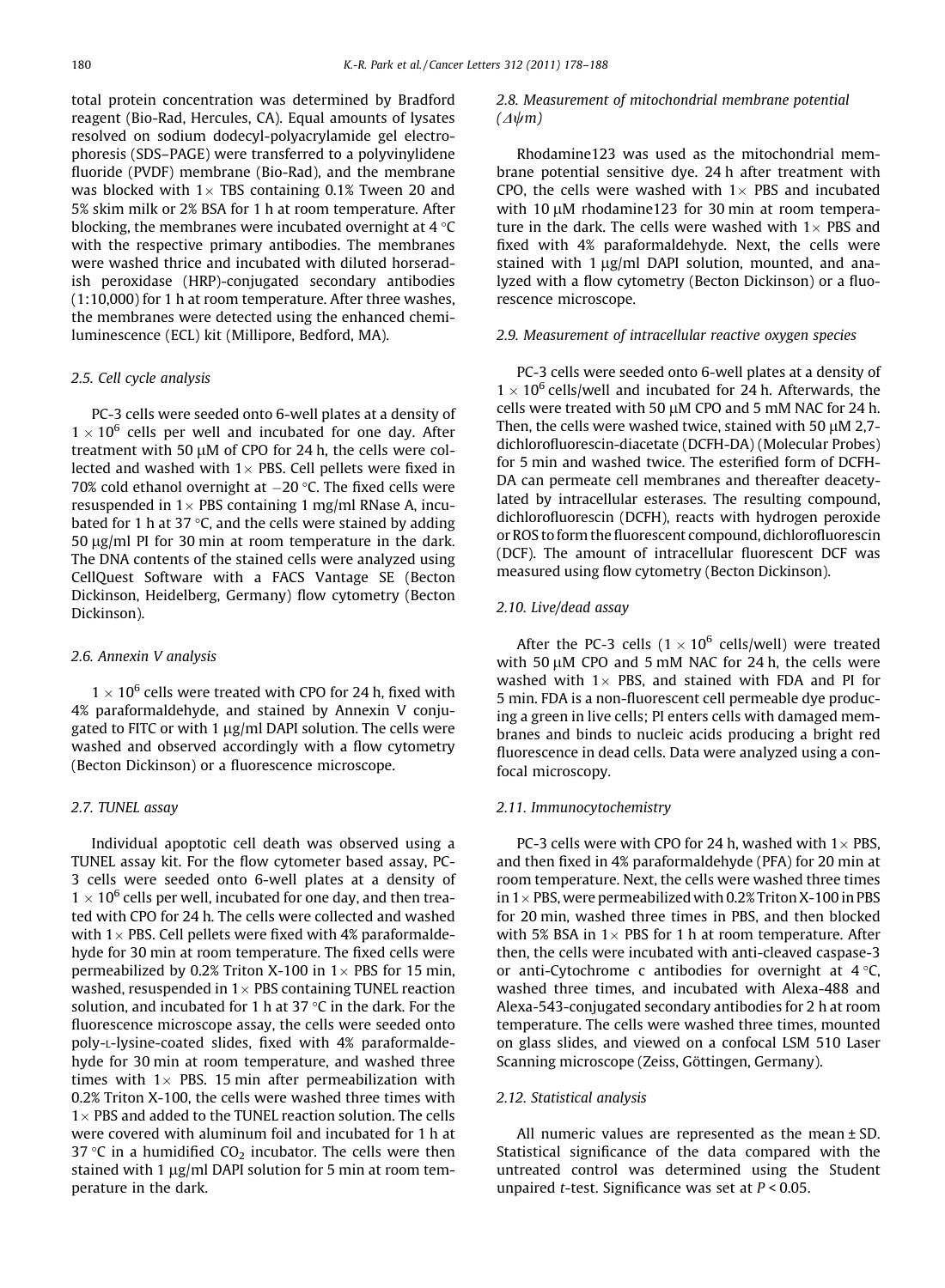<span id="page-3-0"></span>

Fig. 1. CPO suppressed cell proliferation and induced apoptosis in tumor cells. (A) The chemical structure of b-caryophyllene oxide, CPO. (B) After PC-3 (I) and MCF-7 (II) cells (1  $\times$  10<sup>4</sup> cells/well) were seeded onto 96-well plates, they were left non-treated (NT,  $\bullet$ ) or treated with CPO at 30 µM ( $\blacktriangledown$ ) and 50 µM  $(\blacksquare)$  concentrations for the indicated time intervals. The cell proliferation was measured using the MTT assay. (C) After 1  $\times$  10<sup>6</sup> cells were seeded onto 6-well plates, they were treated with 50 µM of CPO for 24 h. Then, the cells were fixed and analyzed using a flow cytometer, or observed using a microscope (inset). PC-3 cells were treated with indicated concentrations of CPO for 24 h and the cells were incubated with an FITC-conjugated Annexin V antibody and then analyzed by a flow cytometry (D) and under a fluorescence microscope (E) as described in Section 2. After treatment of CPO for 24 h, the cells were fixed and incubated using TUNEL reaction solution and then analyzed by a flow cytometry (F) and under a fluorescence microscope (G) as described in experimental procedures.

# 3. Results

3.1. CPO suppresses cell proliferation in human prostate cancer PC-3 and breast cancer MCF-7 cells

We previously have fractioned extracts of guava leaves in MeOH, BuOH,  $CHCl<sub>3</sub>$ , Hexane, H<sub>2</sub>O, and EtOAc. Among them, the guava hexane fraction (GHF) was found to exhibit most potent cytotoxic effects in PC-3 cells (data not shown). To specifically examine the anti-tumor activity of a single component CPO obtained from GHF on PC-3 and MCF-7 cells (Fig. 1A), the cells were treated with 30 or 50  $\mu$ M concentrations of CPO for indicated time intervals, and then cell viability was analyzed using a MTT assay. As shown in Fig. 1B, CPO significantly suppressed cell proliferation in these tumor cells in a time dependent manner. Also, PI staining revealed the peaks that represent the increased percentage in apoptotic cell population (sub- $G_1$ ): from 3% (left) to 25% (right) on treatment, moreover CPO also induced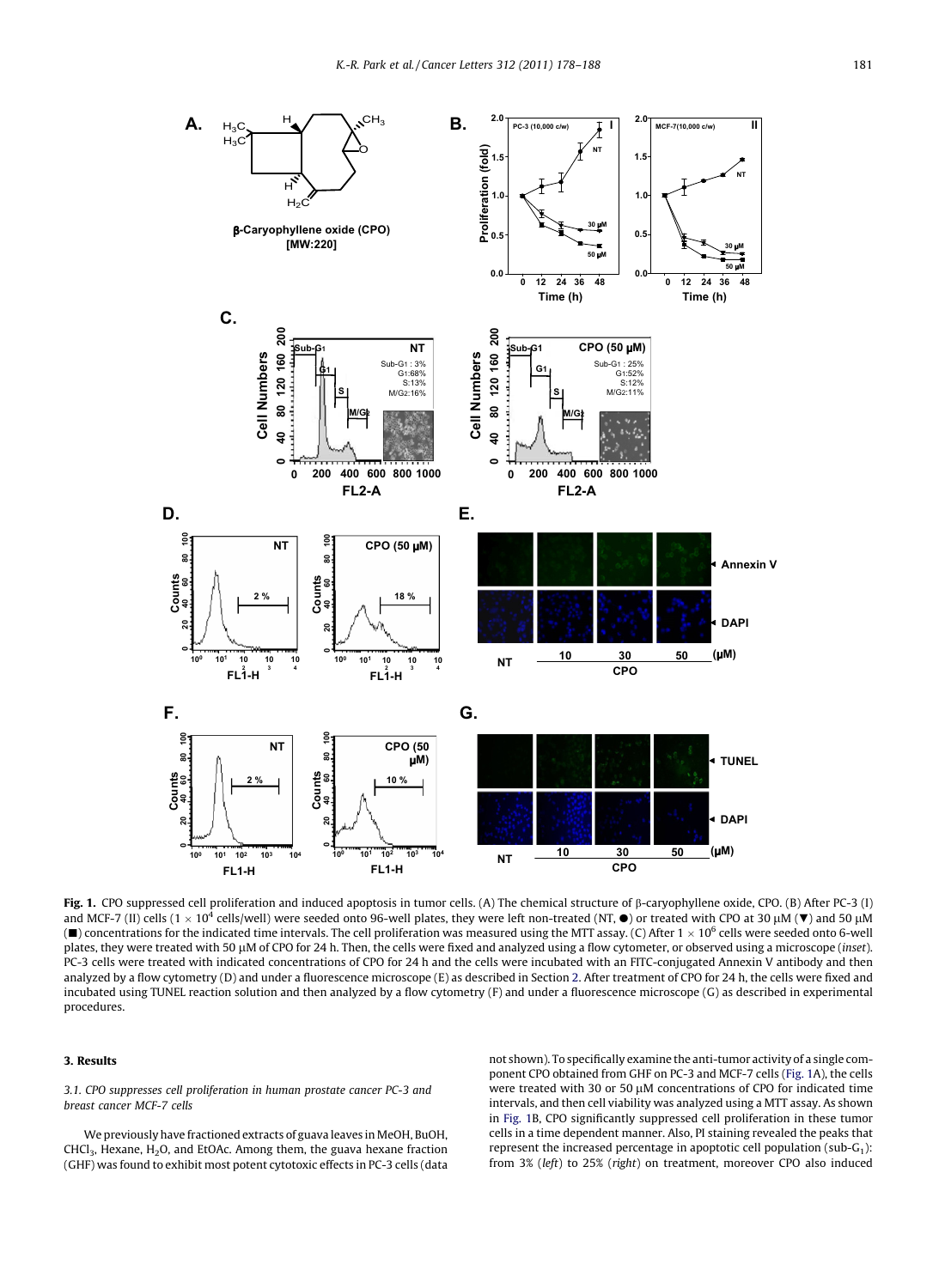

Fig. 2. CPO suppressed PI3K/AKT/mTOR/S6K1 and MAPKs signaling pathways in human prostate and breast cancer cells. (A) PC-3 and MCF-7 cells were treated with various indicated concentrations of CPO for 6 h. Then equal amounts of lysates were analyzed by Western blot analysis using antibodies against p-PI3K (Tyr458), PI3K, p-AKT (Ser473), AKT, p-mTOR (Ser2448), mTOR, p-S6K1 (Thr 421/Ser424), and S6K1. (B) Cells were treated with various indicated concentrations of CPO for 6 h. Then equal amounts of lysates were analyzed by Western blot analysis using antibodies against p-ERK (Thr202/ Tyr204), ERK, p-JNK (Thr183/Tyr185), JNK, p-p38 (Thr180/Tyr182), and p38. The results shown here are representative of three independent experiments.

morphological changes characteristic of apoptosis (inset) [\(Fig. 1C](#page-3-0)). These data suggest that CPO treatment leads to the suppression of cell proliferation and induces apoptosis as evident by the increased accumulation of the cells in the sub- $G_1$  phase of the cell cycle.

#### 3.2. CPO induces early and late apoptosis

To further demonstrate the anti-cancer effects of CPO, we examined early apoptosis using the Annexin V antibody. The Annexin V positive cells (regarded as early apoptotic cells) were increased as compared with the non-treated cells as observed by flow cytometric analysis ([Fig. 1](#page-3-0)D) or under the fluorescence microscope ([Fig. 1](#page-3-0)E). When we further examined for late apoptosis by analyzing DNA strand breaks using the TUNEL assay, apoptotic cells were also significantly increased on CPO treatment as observed by flow cytometric analysis ([Fig. 1F](#page-3-0)) or fluorescence microscopy ([Fig. 1G](#page-3-0)).

### 3.3. CPO inhibits PI3K/AKT/mTOR/S6K1 signaling cascades

PI3K/AKT/mTOR/S6K1 are the major anti-apoptotic pathways that confer the survival advantage and resistance of cancer cells against various chemotherapeutic agents [\[14\]](#page-9-0). We first investigated whether CPO down-regulates constitutive PI3K/AKT/mTOR/S6K1 activation in tumor cells. As shown in Fig. 2A, constitutive activation of both PI3K, as well as the serine/threonine protein kinase AKT was suppressed by CPO in a

concentration-dependent manner. In addition, constitutive mTOR and S6K1 activation was also suppressed upon CPO treatment in both prostate and breast cancer cells. Our data clearly indicates that the inhibition of PI3K/AKT/mTOR/S6K1 signaling cascade by CPO leads to the suppression of cell proliferation in human prostate carcinoma PC-3 and breast carcinoma MCF-7 cells.

#### 3.4. CPO induces ERK, JNK, and p38 activation in human prostate and breast cancer cells

We next performed Western blot analysis to determine whether CPO can induce the activation of MAPK cascades including JNK, ERK and p38 MAPK in tumor cells. As shown in Fig. 2B, CPO substantially induced the activation of ERK kinase at a concentration as low as  $10 \mu$ M, and slightly upregulated the phosphorylation of JNK and p38 MAPK in the prostate and breast cancer cells.

#### 3.5. CPO causes loss of mitochondrial membrane potential

The collapse of the mitochondrial membrane potential causes mitochondrial dysfunction leading to swelling, cytochrome c release, and apoptosis. Therefore, we next examined whether CPO induces changes in the mitochondrial membrane potential. As shown in [Fig. 3](#page-5-0)A and B, the accumulation of Rh123 in the mitochondria was notably reduced on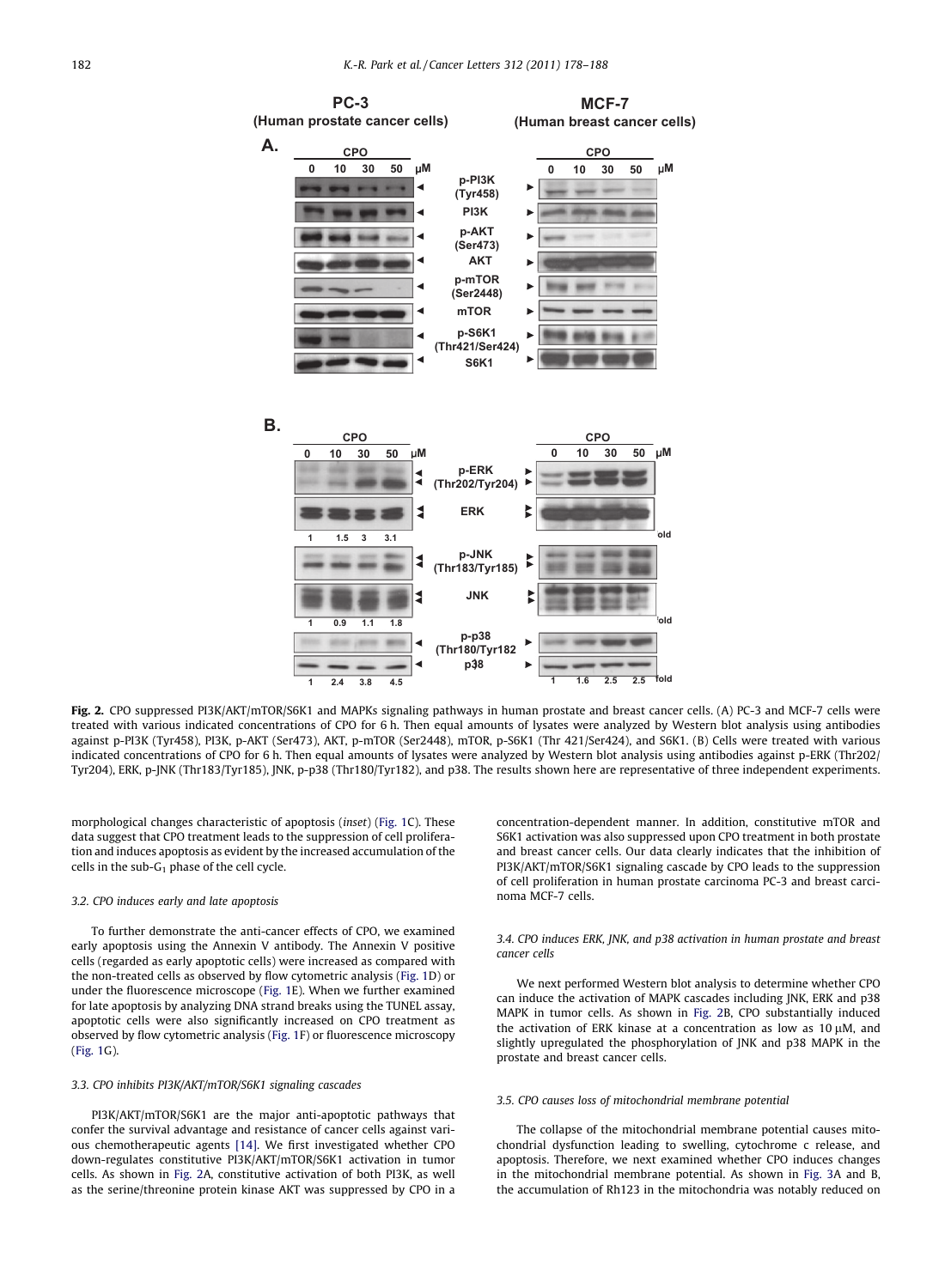<span id="page-5-0"></span>

Fig. 3. CPO induced apoptosis through a loss of mitochondrial membrane potential and increased ROS production in tumor cells. After treatment with CPO for 24 h, the cells were incubated with Rhodamine123 (Rh123) and then analyzed by a flow cytometry (A) or under a fluorescence microscope (B) as described in Materials and Methods. (C) Cells were treated with CPO in the absence or presence of 5 mM NAC for 24 h. Cells were incubated with 50 lM DCFH-DA for 5 min at 37 °C. Cells were collected and DCF fluorescence was measured by flow cytometry. (D) CPO was treated in the presence or absence of N-acetyl cysteine (NAC) for 6 h. Then equal amounts of lysates were analyzed by Western blot using antibodies against p-ERK (Thr202/Tyr204), ERK, p-JNK (Thr183/Tyr185), JNK, p-p38 (Thr180/Tyr182), and p38. (E) Cells were treated with CPO in the absence or presence of NAC for 24 h. The cells were stained with a Live/Dead assay reagent for 5 min and then analyzed under a fluorescence microscope as described in experimental procedures. The results are representative of three independent experiments.

CPO treatment as compared with the non-treated cells. These results suggest that CPO induces both early and late apoptosis accompanied with mitochondrial dysfunction in prostate cancer cells.

#### 3.6. CPO induces ROS generation in prostate cancer cells

We further investigated whether the generation of intracellular ROS is partly responsible for the apoptosis induced by CPO in prostate cancer cells. Fig. 3C shows the flow cytometric analysis of PC-3 cells treated with CPO in the presence or absence of antioxidant NAC and stained with DCFH-DA. Treatment with CPO resulted in a high increment in DCF fluorescence intensity when compared to vehicle-treated control cells. Interestingly, pretreatment of cells with broad spectrum antioxidant NAC was found to completely block the CPO-induced increase in DCF fluorescence in the tumor cells.

#### 3.7. NAC blocks the activation of ERK, JNK, and p38 MAPK signaling proteins induced by CPO

Next, we explored the potential role of ROS in CPO-mediated ERK, JNK, and p38 MAPK activation in prostate cancer cells. Whole cellular lysates of PC-3 cells treated with CPO (50  $\mu$ M) for 6 h with or without pretreatment of NAC were analyzed for p-ERK, p-JNK, and p-p38, respectively. Results showed that the pretreatment of NAC drastically prevented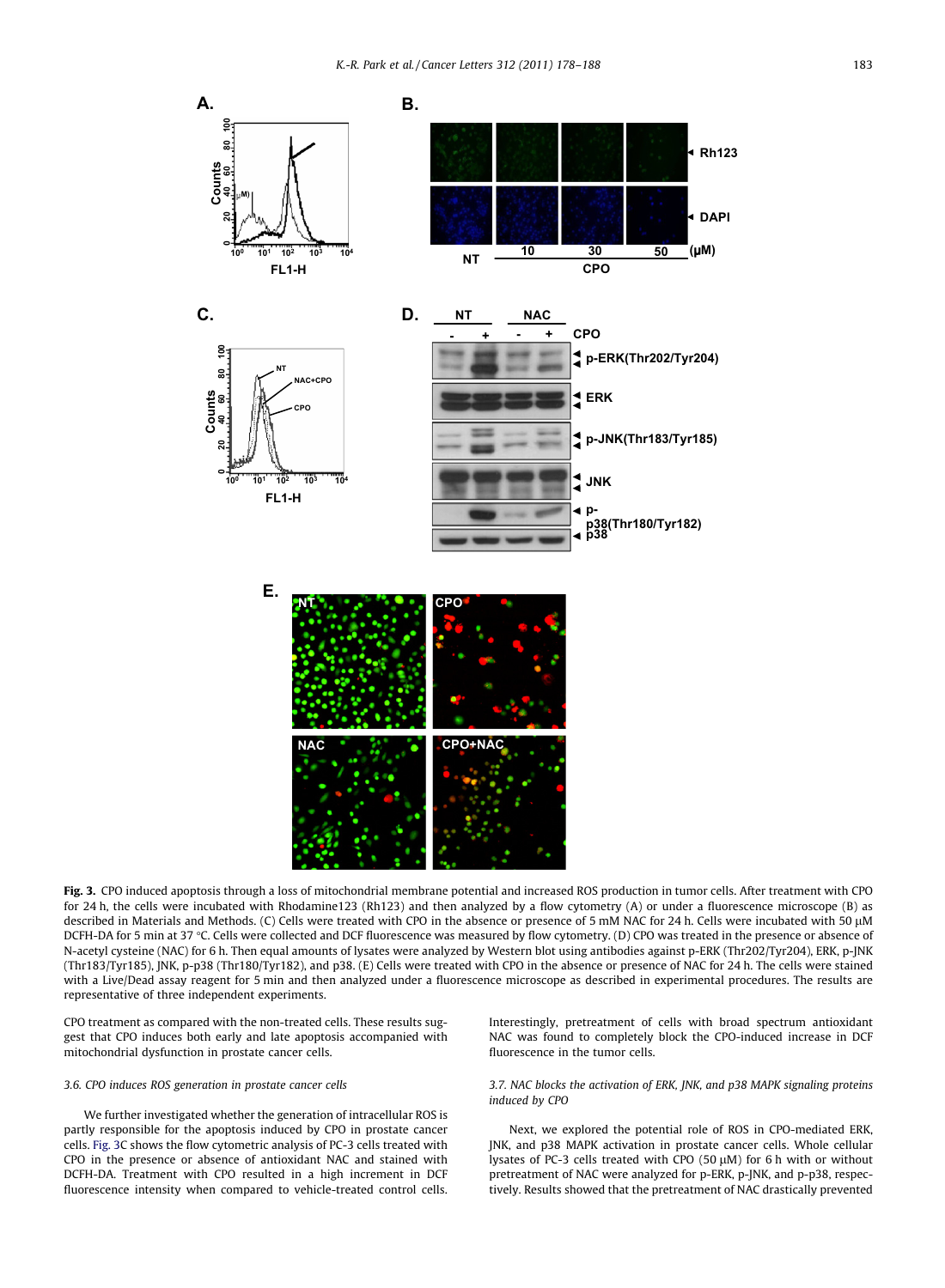<span id="page-6-0"></span>

Fig. 4. CPO down-regulated the expression of various proliferative, anti-apoptotic, metastatic, and angiogenetic gene products, and induced apoptosis via caspase-3 activation and cytochrome c release. PC-3 cells were treated with indicated concentrations of CPO for 24 h. Thereafter, equal amounts of lysates were analyzed by Western blot analysis using antibodies against Bcl-2, Bcl-xL, Survivin, IAP-1, IAP-2, Cyclin D<sub>1</sub>, COX-2, VEGF, procaspase-3, Cleaved caspase-3, and PARP (A-C). b-actin was used as a loading control (bottom panel). Cleaved caspase-3 (D) and cytochrome c release (E) was detected using immunofluorescence assay. MitoTracker (Red) was used as a mitochondria marker. (F) PC-3 cells were treated with indicated concentrations of CPO for 24 h. After then, equal amounts of lysates were analyzed by Western blot analysis using antibodies against p21and p53. b-actin was used as a loading control (bottom panel).

the activation of these protein kinases by CPO ([Fig. 3D](#page-5-0)). In addition, NAC attenuated CPO-induced apoptosis as observed by Live/Dead assay ([Fig. 3E](#page-5-0)). These results indicate that ROS generation may mediate the observed effects of CPO on MAPKs activation as well as apoptosis in PC-3 cells.

#### 3.8. CPO down-regulates expression of various proteins involved in apoptosis, proliferation, metastasis, and angiogenesis

Because bcl-2, bcl-xL, survivin, IAP-1, and IAP-2 have been implicated in apoptosis and mitochondrial dysfunction, and act downstream to PI3K/ AKT/ mTOR/S6K1 signaling cascade, we next examined the effects of CPO

on the constitutive expression of these proteins. We found that CPO suppressed the expression of anti-apoptotic gene products in a concentration-dependent manner (Fig. 4A). Also, CPO repressed cell cycle protein (Cyclin  $D_1$ ), and proteins linked with metastasis and angiogenesis (COX-2 and VEGF) (Fig. 4B). Procaspase-3 is mainly activated in the apoptotic cell via both the mitochondrial-dependent/independent pathways, and causes cleavage of PARP involved in the repair of DNA damage. Therefore, we also investigated the effect of CPO on procaspase-3 level and PARP cleavage in PC-3 cells. CPO clearly induced the cleavage of procaspase-3 as observed by the disappearance of the procaspase-3 band and appearance of its cleaved forms. Sequentially, CPO induced PARP cleavage in a concentration-dependent manner (Fig. 4C). Additionally, increased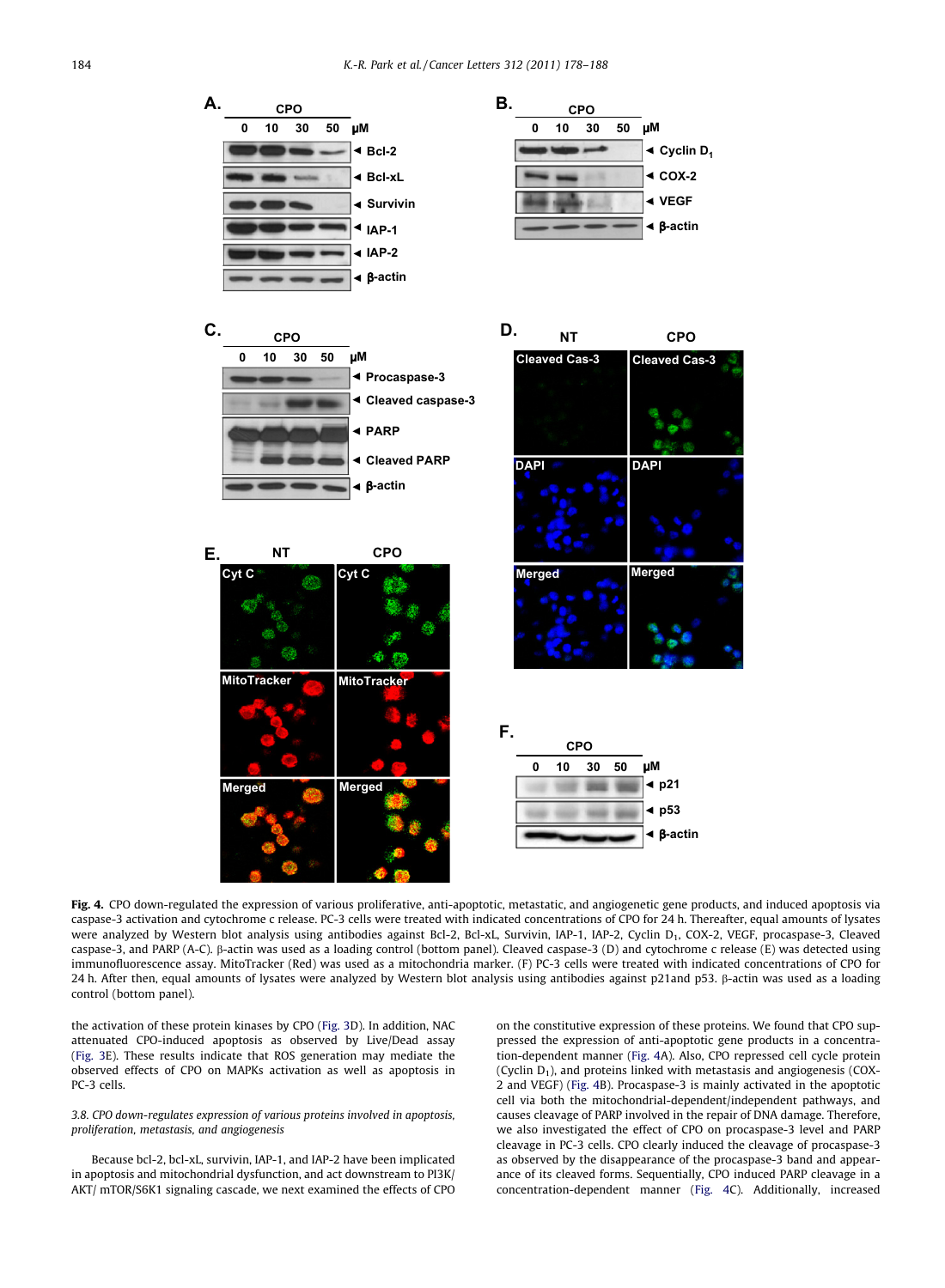caspase-3 activity and cytochrome c release was clearly observed after CPO treatment by FITC-conjugated immunofluorescent staining method [\(Fig. 4](#page-6-0)D and E). These results clearly demonstrate that CPO can induce apoptosis via the down-regulation of anti-apoptotic, proliferative, metastatic, angiogenetic proteins via caspase-3 activation in tumor cells.

#### 3.9. CPO induces the expression of both p53 and p21 in PC-3 cells

p53 is important in multi-cellular organisms, where it regulates the cell cycle and, thus, functions as a tumor suppressor that is involved in preventing development of cancer [\[30\]](#page-10-0). The expression of p21 is controlled by the tumor suppressor protein p53 [\[31\]](#page-10-0). The cyclin-dependent kinase inhibitor p21 is prototypical member of the Cip/Kip family of cyclin-dependent kinase inhibitors. It negatively modulates cell cycle progression by inhibiting the activities of cyclin E/CDK2 and cyclin D/CDK4 complexes and blocks DNA replication by binding to proliferating cell nuclear antigen [\[32\].](#page-10-0) We found that CPO induced the expression of both p53 and p21 in a concentration-dependent manner in prostate tumor cells ([Fig. 4](#page-6-0)F).

#### 3.10. Apoptotic effects of CPO is enhanced in combination with pharmacological PI3K/AKT blockers

Furthermore, we investigated whether the effects of CPO on cytotoxicity and PARP cleavage were enhanced by the combination with pharmacological PI3K/AKT inhibitors (wortmannin and AKT inhibitor IV). As shown in [Fig. 5](#page-8-0)A, the combination potentiated cytotoxicity when compared with CPO alone in PC-3 cells, and the PARP cleavage was also synergistically increased by the combination of CPO with these inhibitors [\(Fig. 5A](#page-8-0), bottom). Whether AKT inhibition by the combination treatment is consistent with PARP cleavage was examined by analyzing the effect of CPO on the constitutive AKT, mTOR, and S6K1 activation in PC-3 cells. As shown in [Fig. 5](#page-8-0)B, treatment with CPO, wortmannin, and AKT inhibitor IV alone completely inhibited constitutive AKT activation, but had minimal effect on mTOR and S6K1 activation. Interestingly, mTOR and S6K1 activation were completely blocked by the combination of CPO with diverse pharmacological inhibitors. These data imply that CPO is not only a potential AKT inhibitor, but can also act through modulation of multiple signal transduction pathways to induce apoptosis in tumor cells.

#### 3.11. Dual regulation of AKT and mTOR proteins by CPO

To further understand how CPO modulates various cell signaling pathways, the potential effects of CPO on PI3K/AKT/mTOR/S6K1 signaling cascade were compared to those of an AKT inhibitor (AKi), a mTOR inhibitor (rapamycin), and dual PI3K/mTOR inhibitor (NVP-BEZ235). Western blot analysis showed that AKi and rapamycin were the most potent in inhibiting AKT and mTOR activation, respectively [\(Fig. 5C](#page-8-0)). However, NVP-BEZ235 and CPO could broadly block all the four kinases in PI3K/ AKT/mTOR/S6K1 signaling axis when compared with AKi and rapamycin, thereby indicating that CPO can regulate multiple molecular targets and signaling pathways in tumor cells.

## 4. Discussion

Even though CPO has been known to suppress the proliferation of a wide variety of cell types and exert antiinflammatory effects, the exact mechanism of action of CPO has not yet been elucidated. The aim of our study was to investigate the effects of CPO on the PI3K/AKT/ mTOR/S6K1 and MAPKs signaling, gene products, and cellular responses. Here, we observed that CPO not only exerted significant anti-proliferative and apoptotic effects, but it also suppressed constitutive PI3K/AKT/mTOR/S6K1 activation and induced ROS-mediated MAPKs activation in human prostate and breast cancer cells. Consequently, this sesquiterpene down-regulated various gene products involved in cell proliferation, anti-apoptosis, and metastasis. We also clearly demonstrate that CPO can target both PI3K/AKT/mTOR/S6K1 and MAPK signaling pathways and induce apoptosis through caspase-3 activation and cytochrome c release in diverse tumor cells.

Although previous studies have shown that guava leaves, which are one of the major sources of CPO can suppress the growth in two other human prostate cancer cells namely DU145 and LNCaP cells, our study is the first report to specifically examine AKT/mTOR/S6K1, MAPKs signaling, gene products, and the cellular responses in both human prostate cancer PC-3 and breast cancer MCF-7 cells. Recently, Chen et al. have demonstrated that guava leaves can induce apoptosis through the inactivation of AKT in LNCaP cells [\[33\]](#page-10-0). However, our findings more specifically indicate that constitutive PI3K/AKT activation was abrogated by CPO. One possible explanation for this could be a significant difference in sensitivity to cell growth signals in PC-3 and LNCaP cells. Unlike LNCaP cells, the androgenindependent prostate cancer PC-3 cell line does not express detectable levels of AR mRNA [\[34\]](#page-10-0) or hPAP mRNA in Northern blot analysis [\[35\]](#page-10-0) and are unable to secrete hPSA or hK2 [\[36\]](#page-10-0). Also, it has been previously reported that the level of AKT activation is drastically enhanced in androgen-independent cells as compared with the androgen-dependent cells [\[37\]](#page-10-0). Importantly, this is the first report to show the effects of CPO on PI3K/AKT/mTOR/S6K pathways in prostate and breast cancer cells. We found that CPO suppressed the expression of phospho-AKT (Ser473) in a concentration-dependent manner in PC-3 and MCF-7 cells, which further indicates the possibility that CPO could interfere with TORC2 (the mTOR-rictor complex that phosphrylates AKT at Ser473). AKT is also reported to regulate the master transcription factor NF- $\kappa$ B through the phosphorylation of p65 to enhance the transcriptional activity of NF- $\kappa$ B [\[38\]](#page-10-0). Furthermore, AKT is also positively involved in COX-2 expression in the TLR4 signaling pathway [\[39\].](#page-10-0) Choi et al. showed that guava leaves can indeed inhibit LPS-stimulated iNOS and COX-2 production via the down-regulation of NF-KB activation [\[40\]](#page-10-0). NF- $\kappa$ B activation is known to regulate the expression of various cell survival, proliferative, metastatic, and angiogenic gene products [\[41\].](#page-10-0) Although, the potential effect of CPO on the modulation of  $NF$ - $\kappa$ B signaling cascade is not the focus of the present study and requires additional investigation, it is clear from our results that the inhibition of the PI3K/AKT/mTOR/S6K pathways may contribute to the anti-cancer effects of CPO.

Our results also indicate, for the first time, that CPO suppressed constitutive mTOR (Ser2448) activation in PC-3 and MCF-7 cells. There are many reports in literature indicating that the aberrant activation of mTOR is closely associated with tumorigenesis [\[42–44\].](#page-10-0) Recently, specific mTOR inhibitors have shown great promise in clinical trials for the treatment of various malignant tumors [\[45\].](#page-10-0) This, it is possible that targeting mTOR signaling pathway with a range of agents derived from natural sources can reveal a number of potential candidates both for the prevention and treatment of cancer. We also found that CPO inhibited constitutive S6K1 (Thr421/Ser424) activation, which is a direct downstream target of mTORC1 (mTOR, G $\beta$ 1, and raptor).

We also investigated how CPO induces ERK, JNK, and p38 MAPK activation in tumor cells. Several reports indicate that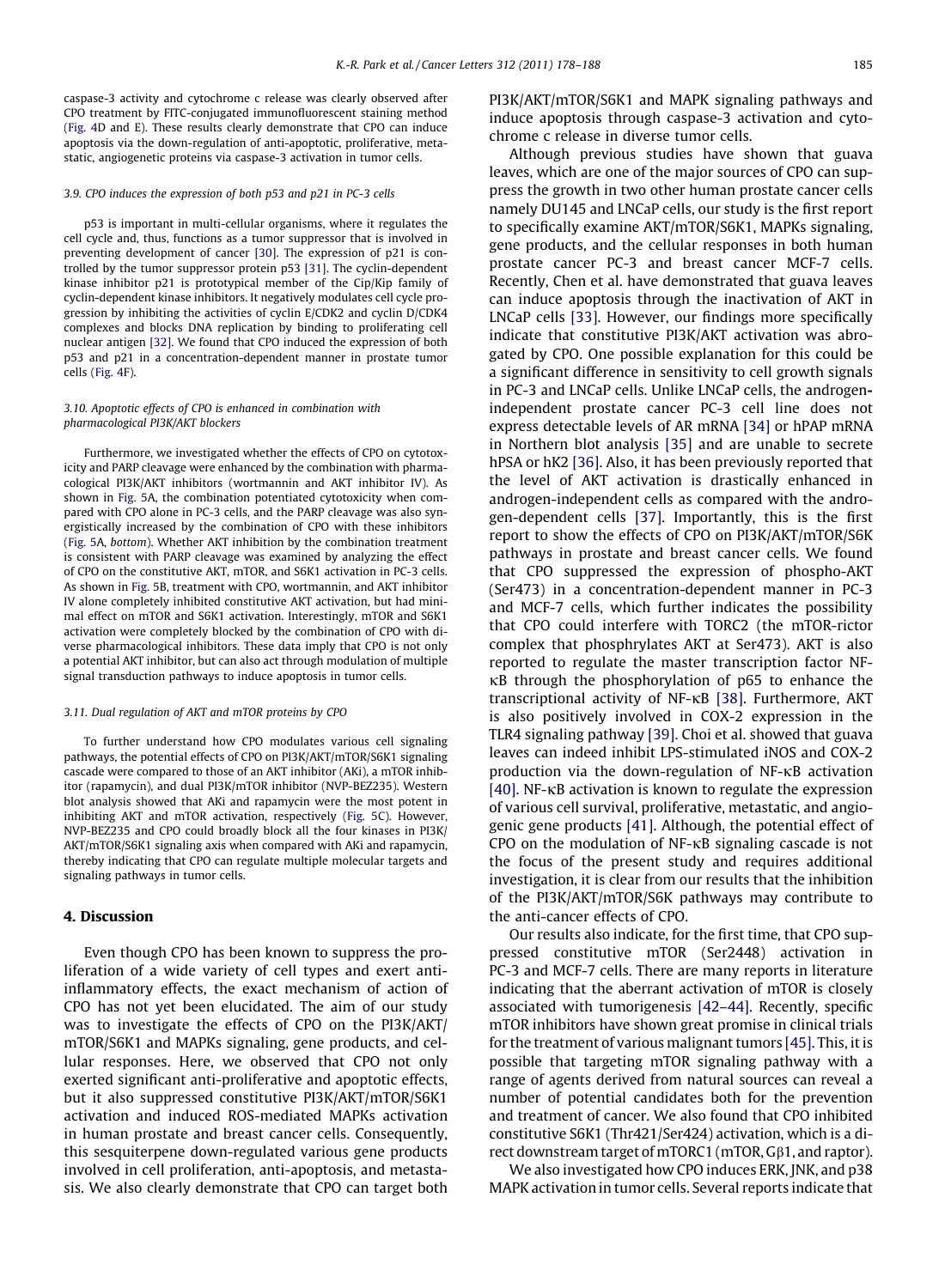<span id="page-8-0"></span>

Fig. 5. CPO potentiated the apoptotic effects of pharmacological PI3K/AKT blockers in tumor cells. (A) After PC-3 cells were seeded onto 96-well plates or 6well plates, the cells were treated with CPO (30  $\mu$ M), wortmannin (WT, 0.4  $\mu$ M) or AKT inhibitor IV (AKi, 1  $\mu$ M) and the indicated combination of CPO with pharmacological PI3K/AKT blockers for 24 h and then subjected to the MTT assay or Western blot analysis using antibodies against PARP and  $\beta$ -actin. (B) PC-3 cells were treated with indicated combination of CPO (30  $\mu$ M), wortmannin (0.4  $\mu$ M) or AKT inhibitor IV (1  $\mu$ M) for 6 h. Then the equal amounts of lysates were analyzed by Western blot analysis using antibodies against p-AKT (Ser473), AKT, p-mTOR (Ser2448), mTOR, p-S6K1 (Thr 421/Ser424), and S6K1. (C) PC-3 cells were treated with the AKT inhibitor IV (AKi, 1  $\mu$ M), Rapamycin (20 nM), NVP-BEZ235 (50 nM), or CPO (30  $\mu$ M) for 6 h and then analyzed by Western blot analysis using antibodies against p-AKT (Ser473), AKT, p-mTOR (Ser2448), mTOR, p-S6K1 (Thr 421/Ser424), and S6K1. (D) Schematic diagram showing the effects of CPO on PI3K/AKT/mTOR/S6K1 and MAPKs signaling pathways and apoptosis.

most anti-cancer agents or ionizing radiation that can induce ROS generation can also concurrently activate MAPK pathways in multiple cell types [\[22–24,46\]](#page-10-0). In addition, thymoquinone and isointermedeol, derived from various essential oils, have been reported induce apoptosis through the generation of ROS in different tumor cells [\[27,47\].](#page-10-0) Our present findings also provide evidence of mitochondrial involvement in the generation of ROS by CPO. The generation of ROS in response to CPO was further supported by

the finding that pretreatment with NAC blocked the ROSmediated MAPK activation and prevented CPO-induced apoptosis in cancer cells. Our results are in agreement with a previous report that guava leaves can induce apoptosis through the inactivation of phospho-AKT, activation of phospho-p38, phospho-ERK in human prostate LNCaP cells [\[33\].](#page-10-0) Thus, it is very likely that the induction of MAPK activation can contribute to the suppression of tumorigenesis in part upon CPO treatment in tumor cells. Interestingly, a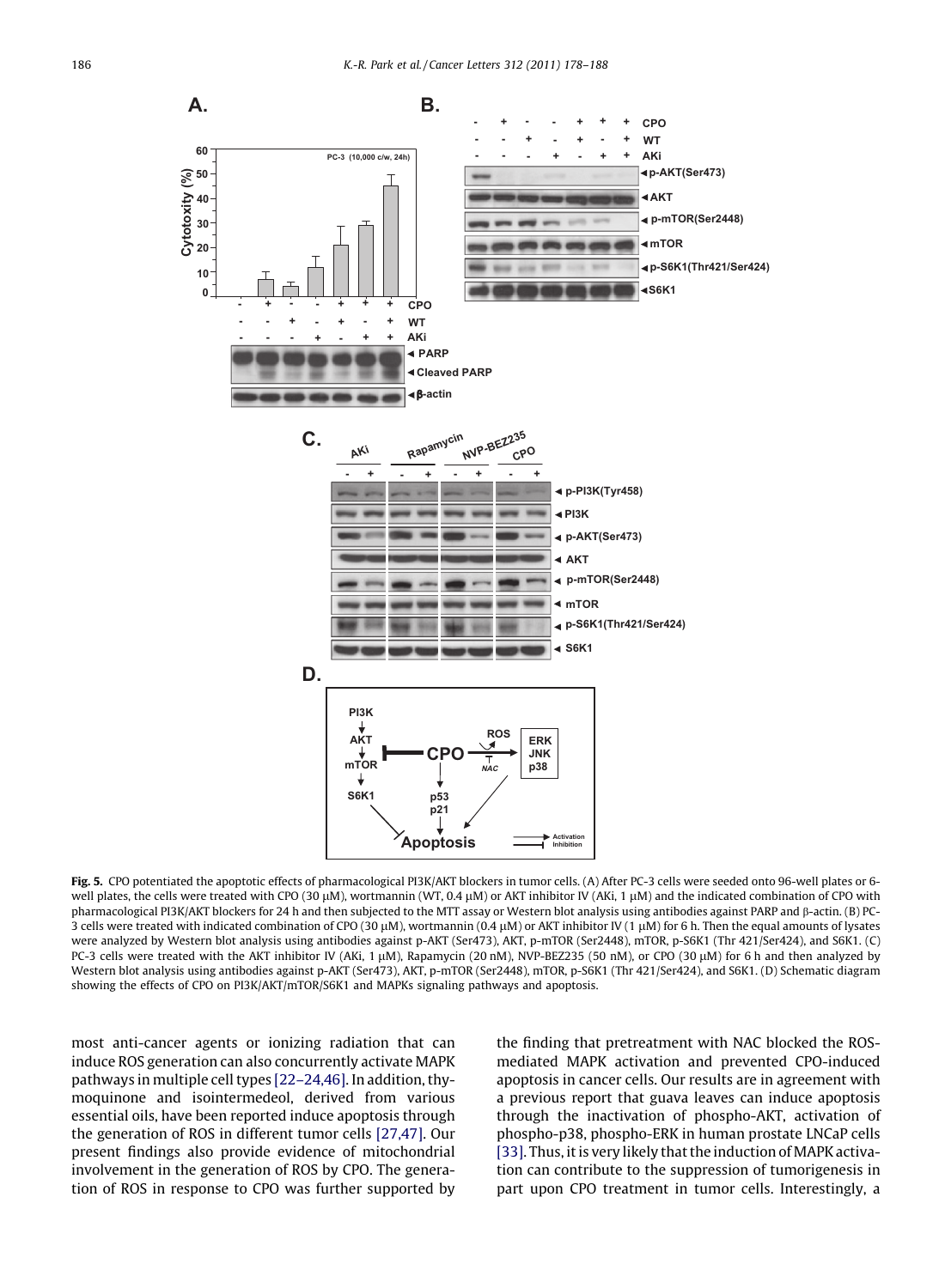<span id="page-9-0"></span>recent study indicated that CPO contains reactive exocyclic methylene and epoxide functional groups, which can enable it to form covalent bonds with sulfhydryl and amino groups of various proteins and DNA bases [\[48\].](#page-10-0) Thus, the presence of these key functional groups can account for CPO's enormous potential to modulate multiple signal transduction cascades in tumor cells as also reported in the present study.

We further found that the expression of various gene products involved in tumor initiation and promotion was also suppressed by CPO and it may explain the previouslyreported anti-cancer and anti-inflammatory effects of CPO. These include proliferative (cyclin D1), anti-apoptotic (bcl-2, bcl-xL, survivin, IAP-1, and IAP-2), metastatic (COX-2), and angiogenic (VEGF) gene products. AKT signaling through mTOR is an important mechanism of oncogenesis that can protect cancer cells from apoptosis and drug resistance in vivo [\[49\]](#page-10-0). Thus, the suppression of PI3K/AKT/ mTOR/S6K activation by CPO could facilitate downregulation of various cell survival genes and lead to apoptosis in tumor cells. Activated AKT can also exert anti-apoptotic effects, positively regulate NF- $\kappa$ B transcription, modulate angiogenesis, promote tumor invasion/metastasis, and antagonize cell cycle arrest [\[50\]](#page-10-0). Consistent with this evidence, we found that CPO was able to clearly suppress COX-2 and VEGF expression at a low concentration of  $30 \mu$ M. Thus, it is possible that the suppression of COX-2 and VEGF is the potential link for the inhibition of metastasis, angiogenesis, and invasion by CPO. Since bcl-2 and bcl-xL differentially protect human prostate cancer cells from the induction of apoptosis [\[51\],](#page-10-0) their down-regulation could contribute to the ability of CPO to induce apoptosis in tumor cells. Zhang et al. have indeed shown that survivin mediates resistance to anti-androgen therapy in prostate cancer [\[52\]](#page-10-0).

We also observed that CPO inhibited both the proliferation and the expression of cyclin D1, which is consistent with previous reports that both cyclin D1 [\[53\]](#page-10-0), as well as p70S6K are required for cell growth and G1 cell cycle progression in tumor cells [\[54\]](#page-10-0). We found that the expression of p53 and  $p21^{WAFI/CIP1}$  tumor suppressor proteins, which can block the cell cycle at the G1 phase by inhibiting the activities of cyclin/cyclin dependent kinases (CDK) complexes, was also upregulated upon CPO treatment. We further observed that CPO could block constitutively survivin expression, suggesting that the use of CPO can lead to the development of a novel strategy to enhance sensitivity to androgen ablation therapy. In addition, we found that this sesquiterpene can also significantly potentiate the apoptotic effects of specific AKT inhibitors, and it is very likely that this potentiation is mediated through the suppression of anti-apoptotic gene products regulated by PI3K/AKT/ mTOR/S6K1 signaling.

Overall, our results indicate for the first time that CPO can inhibit constitutive PI3K/AKT/mTOR/S6K1 signaling cascades, induce ROS-mediated MAPKs activation, and lead to the induction of apoptosis through the down-modulation of gene products that mediate tumor cell survival, proliferation, metastasis, and angiogenesis in human prostate and breast cancer cells. However, further studies are needed in animals to validate these findings for the therapeutic use of this agent in humans.

# 5. Conflict of interest

None declared.

# Acknowledgements

We thank Mr. Keith Grainger for his review of and feedback on the article. This work was supported by the Korea Science and Engineering Foundation (KOSEF) grant funded by the Korean Ministry of Education, Science and Technology (MoEST) (No. 2011-0006220).

# References

- [1] N.J. Jun, A. Mosaddik, J.Y. Moon, K.C. Jang, D.S. Lee, K.S. Ahn, S.K. Cho, Cytotoxic activity of beta-caryophyllene oxide isolated from Jeju guava (Psidium cattleianum Sabine) leaf, Rec. Nat. Prod. 5 (2011) 242–246.
- [2] J. Gertsch, M. Leonti, S. Raduner, I. Racz, J.Z. Chen, X.Q. Xie, K.H. Altmann, M. Karsak, A. Zimmer, Beta-caryophyllene is a dietary cannabinoid, Proc. Natl Acad. Sci. USA 105 (2008) 9099–9104.
- [3] A. Astani, J. Reichling, P. Schnitzler, Screening for antiviral activities of isolated compounds from essential oils, Evidence-Based Complementary Alternative Med., in press.
- [4] R. Ticzon, Ticzon Herbal Medicine Encyclopaedia, Romeo R. Ticzon Publishing, Philippines, 1997.
- [5] P. Conway, Tree Medicine: a comprehensive guide to the healing power of over 170 trees, Judy Piatkus (Publishers) Ltd., 2001.
- [6] M. Shimizu, H. Shogawa, T. Matsuzawa, S. Yonezawa, T. Hayashi, M. Arisawa, S. Suzuki, M. Yoshizaki, N. Morita, E. Ferro, et al., Antiinflammatory constituents of topically applied crude drugs. IV. Constituents and anti-inflammatory effect of Paraguayan crude drug ''alhucema'' (Lavandula latifolia Vill.), Chem. Pharm. Bull. (Tokyo) 38 (1990) 2283–2284.
- [7] S. Kavimani, R.I. Karpagam, B. Jaykar, Anti-inflammatory activity of volatile oil of Psidium guajava, Indian J. Pharmaceut. Sci. 59 (1997) 142–144.
- [8] T. Sen, H.S.H. Nasralla, A.K.N. Chaudhuri, Studies on the antiinflammatory and related pharmacological activities of Psidium guajava: a preliminary report, Phytother. Res. 9 (1995) 118–122.
- [9] G.Q. Zheng, P.M. Kenney, L.K. Lam, Sesquiterpenes from clove (Eugenia caryophyllata) as potential anticarcinogenic agents, J. Nat. Prod. 55 (1992) 999–1003.
- [10] I. Kubo, S.K. Chaudhuri, Y. Kubo, Y. Sanchez, T. Ogura, T. Saito, H. Ishikawa, H. Haraguchi, Cytotoxic and antioxidative sesquiterpenoids from Heterotheca inuloides, Planta Med. 62 (1996) 427–430.
- [11] J.B. Xiao, X.Q. Chen, Y.W. Zhang, X.Y. Jiang, M. Xu, Cytotoxicity of Marchantia convoluta leaf extracts to human liver and lung cancer cells, Braz. J. Med. Biol. Res. 39 (2006) 731–738.
- [12] W.Y. Lin, Y.H. Kuo, Y.L. Chang, C.M. Teng, E.C. Wang, T. Ishikawa, I.S. Chen, Anti-platelet aggregation and chemical constituents from the rhizome of Gynura japonica, Planta Med. 69 (2003) 757–764.
- [13] N. Gao, Z. Zhang, B.H. Jiang, X. Shi, Role of PI3K/AKT/mTOR signaling in the cell cycle progression of human prostate cancer, Biochem. Biophys. Res. Commun. 310 (2003) 1124–1132.
- [14] N. Hay, The Akt-mTOR tango and its relevance to cancer, Cancer Cell 8 (2005) 179–183.
- [15] J.M. Bartlett, Biomarkers and patient selection for PI3K/Akt/mTOR targeted therapies: current status and future directions, Clin. Breast Cancer. 10 (2010) S86–95.
- [16] P.F. McAuliffe, F. Meric-Bernstam, G.B. Mills, A.M. Gonzalez-Angulo, Deciphering the role of PI3K/Akt/mTOR pathway in breast cancer biology and pathogenesis, Clin. Breast Cancer. 10 (2010) S59–65.
- [17] G.S. Martin, Cell signaling and cancer, Cancer Cell 4 (2003) 167–174.
- [18] L. Yang, S. Xie, M.S. Jamaluddin, S. Altuwaijri, J. Ni, E. Kim, Y.T. Chen, Y.C. Hu, L. Wang, K.H. Chuang, C.T. Wu, C. Chang, Induction of androgen receptor expression by phosphatidylinositol 3-kinase/Akt downstream substrate, FOXO3a, and their roles in apoptosis of LNCaP prostate cancer cells, J. Biol. Chem. 280 (2005) 33558–33565.
- [19] C.A. Castaneda, H. Cortes-Funes, H.L. Gomez, E.M. Ciruelos, The phosphatidyl inositol 3-kinase/AKT signaling pathway in breast cancer, Cancer Metastasis Rev. 29 (2010) 751–759.
- [20] T. Boutros, E. Chevet, P. Metrakos, Mitogen-activated protein (MAP) kinase/MAP kinase phosphatase regulation: roles in cell growth, death, and cancer, Pharmacol. Rev. 60 (2008) 261–310.